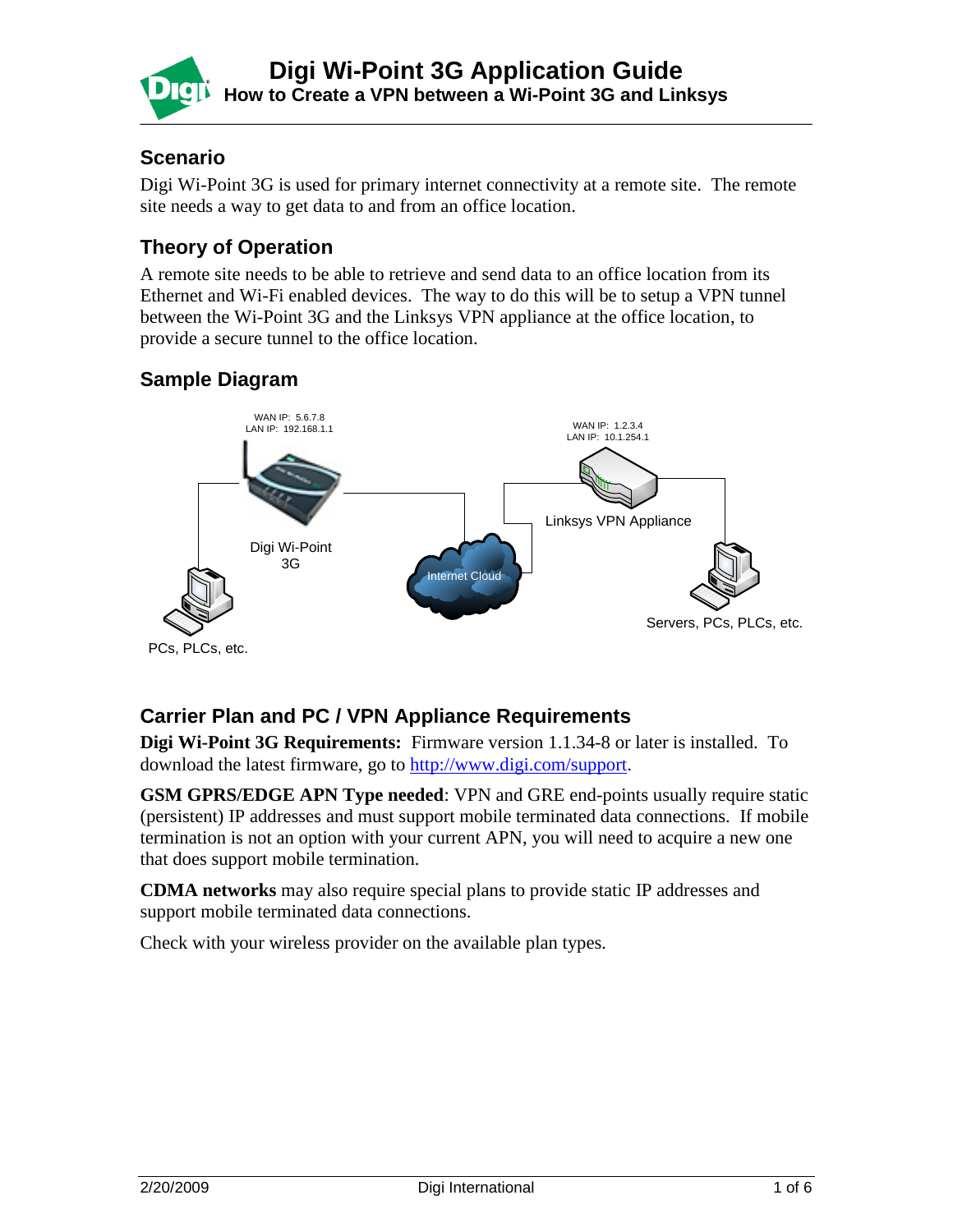# **Digi Wi-Point 3G Configuration**

- 1. Read and follow the quick-start guide for the Digi Wi-Point 3G. A link has been provided: [http://ftp1.digi.com/support/documentation/90000907\\_a.pdf](http://ftp1.digi.com/support/documentation/90000907_a.pdf)
- 2. Assign a static IP address to the Ethernet port (the default address is 192.168.1.1). Note the default gateway may show or change to an address such as 10.6.6.6. This is normal as it is the cellular provider's network default gateway.
- 3. Configure the Digi Wi-Point 3G settings:
	- a. Navigate to **Configuration > Network > Virtual Private Network (VPN) Settings** in the web interface of the unit.
	- b. Ensure that button for **Enabled** is checked. If not, enable this feature and **Apply** the setting.
	- c. Click **VPN Tunnel Settings**
		- i. Click the **Add** button to start creating the tunnel
		- ii. Fill in the appropriate information, shown in the following screenshots:

| ☆☆<br>Wi-Point 3G Configuration and Management                                                                                                                                                   |                                                                                                                                                                                                                                                                                                                                                                                                                                                           | $\gg$<br>$\bigcirc$ $\cdot$ $\bigcirc$ $\cdot$<br>● · → Page · ● Tools · |
|--------------------------------------------------------------------------------------------------------------------------------------------------------------------------------------------------|-----------------------------------------------------------------------------------------------------------------------------------------------------------------------------------------------------------------------------------------------------------------------------------------------------------------------------------------------------------------------------------------------------------------------------------------------------------|--------------------------------------------------------------------------|
| Home                                                                                                                                                                                             | VPN - Tunnel #1 - Configuration                                                                                                                                                                                                                                                                                                                                                                                                                           | $\blacktriangle$                                                         |
| Wizard<br><b>Configuration</b>                                                                                                                                                                   | Tunnel <sup>0</sup><br>Description:                                                                                                                                                                                                                                                                                                                                                                                                                       |                                                                          |
| <b>Network</b><br>Mobile<br><b>Serial Ports</b><br>System<br>Remote Management<br>Security<br><b>GPS</b><br>Time<br><b>Management</b>                                                            | $\blacktriangledown$<br>Automatically establish this tunnel<br>Local VPN Endpoint:<br>Wireless WAN V<br>1.2.3.4<br>Remote VPN Endpoint:<br>$\checkmark$<br><b>ISAKMP</b><br>VPN Tunnel:<br>Tunnel Network Traffic from the following Local Network:<br>192.168.1.0<br>IP Address:                                                                                                                                                                         |                                                                          |
| Connections<br><b>Event Logging</b>                                                                                                                                                              | 255.255.255.0<br>Subnet Mask:                                                                                                                                                                                                                                                                                                                                                                                                                             |                                                                          |
| <b>Administration</b><br>Backup/Restore<br><b>Update Firmware</b><br><b>Factory Default Settings</b><br><b>System Information</b><br><b>AT Command</b><br><b>PIN Utility</b><br>Reboot<br>Logout | Tunnel Network Traffic to the following Remote Network:<br>10.1.254.0<br>IP Address:<br>255.255.255.0<br>Subnet Mask:<br>Following Policy apply to the Tunnel Network Traffic:<br>Enable IP Encapsulating Security Payload (ESP)<br>Enable IP Authentication Header (AH)<br>Use the following IPSEC security settings:<br><b>SA Lifetime</b><br><b>Encryption</b><br><b>Authentication</b><br>AES-128 $\vee$<br>$MD5 \times$<br>1800<br>secs (1200-28800) |                                                                          |
|                                                                                                                                                                                                  | Identity<br>○ Use the following as the identity:<br>Identity string:<br>⊙ Use the Mobile IP address as the identity                                                                                                                                                                                                                                                                                                                                       | ×                                                                        |
| Done                                                                                                                                                                                             |                                                                                                                                                                                                                                                                                                                                                                                                                                                           | $4100\%$ $\sim$<br><b>O</b> Internet                                     |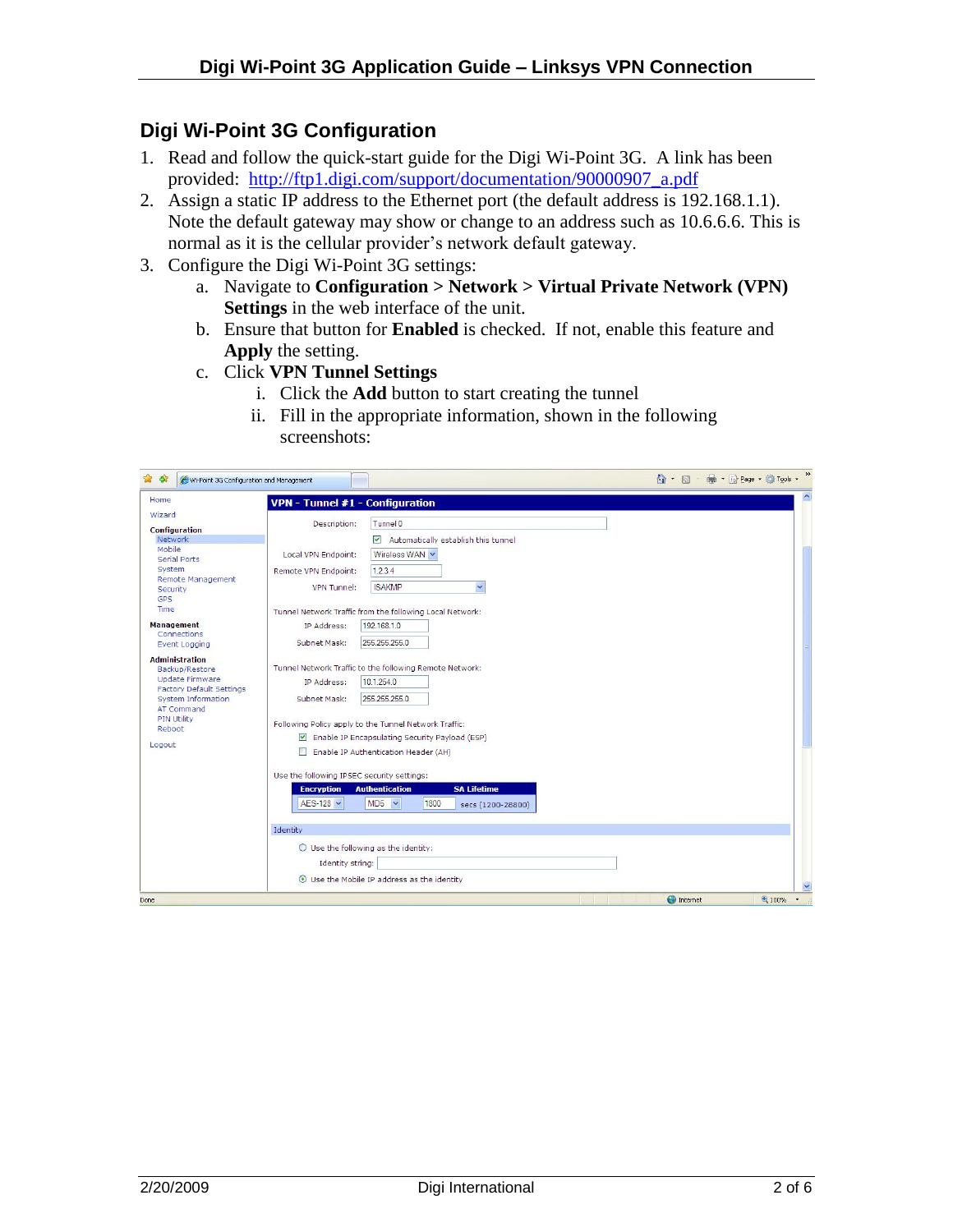# **Digi Wi-Point 3G Application Guide – Linksys VPN Connection**

| 53<br>睿<br>Wi-Point 3G Configuration and Management |                                                                                                                                                                                                          |                                                                                        |                                                                    |   | ☆ - 同 - 曲 - i→ Page - 位 Tools - | $\gg$                             |
|-----------------------------------------------------|----------------------------------------------------------------------------------------------------------------------------------------------------------------------------------------------------------|----------------------------------------------------------------------------------------|--------------------------------------------------------------------|---|---------------------------------|-----------------------------------|
|                                                     | Use the following IPSEC security settings:<br><b>Encryption</b><br><b>Authentication</b><br>AES-128 V<br>MD <sub>5</sub><br>$\checkmark$                                                                 | <b>SA Lifetime</b><br>1800                                                             | secs (1200-28800)                                                  |   |                                 | $\vert \wedge \vert$              |
|                                                     | Identity                                                                                                                                                                                                 |                                                                                        |                                                                    |   |                                 |                                   |
|                                                     | $\bigcirc$ Use the following as the identity:<br>Identity string:<br>⊙ Use the Mobile IP address as the identity                                                                                         |                                                                                        |                                                                    |   |                                 |                                   |
|                                                     | <b>Security Settings</b>                                                                                                                                                                                 |                                                                                        |                                                                    |   |                                 |                                   |
|                                                     | Connection Mode:<br>Main<br>Group $2 \vee$<br>Diffie-Hellman:<br>Enable Perfect Forward Secrecy (PFS)<br>$\mathcal{W}$<br>Use the following pre-shared key to negotiate IKE security settings:<br>123456 | $\checkmark$                                                                           |                                                                    | W |                                 |                                   |
|                                                     | Use the following policy to negotiate IKE security settings:                                                                                                                                             |                                                                                        |                                                                    |   |                                 |                                   |
|                                                     | <b>Authentication</b><br>Pre-Shared Key Y                                                                                                                                                                | <b>Encryption</b><br><b>Integrity</b><br>AES (128-bit)<br>$\checkmark$<br>$MDS \times$ | <b>SA Lifetime</b><br>1200<br>secs (1200-86400)                    |   |                                 |                                   |
|                                                     | Apply                                                                                                                                                                                                    |                                                                                        |                                                                    |   |                                 |                                   |
|                                                     |                                                                                                                                                                                                          | http://www.digi.com/                                                                   | Copyright @ 1996-2008 Digi International Inc. All rights reserved. |   |                                 |                                   |
|                                                     |                                                                                                                                                                                                          |                                                                                        |                                                                    |   | nternet                         | 4100%<br>$\overline{\phantom{a}}$ |

iii. Click **Apply** to save the settings.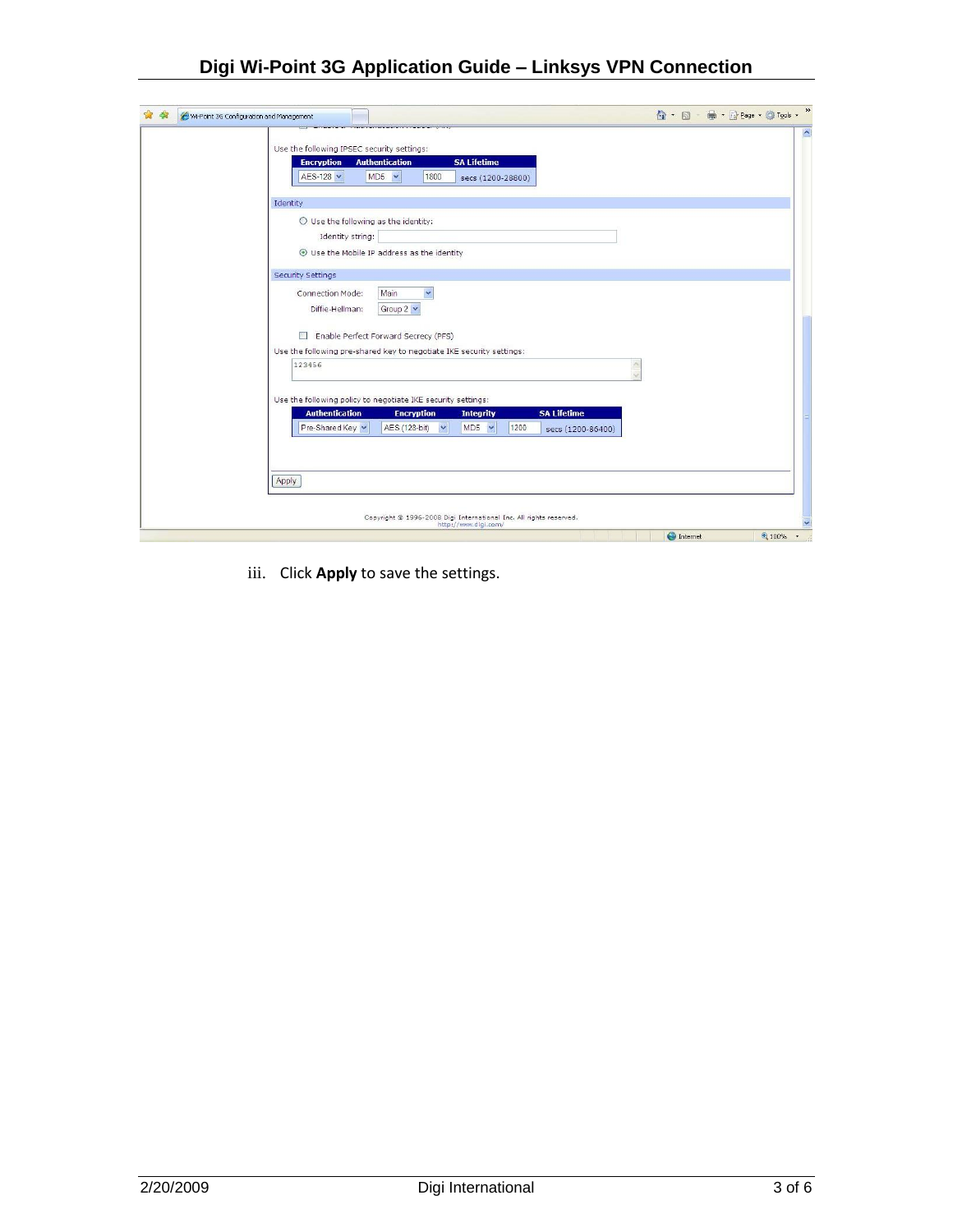### **Linksys Configuration**

- 1. Configure the Linksys VPN device:
	- a. Log into the web interface of the Linksys appliance, and navigate to the VPN setup of the device.
		- i. For example, in the device used for this example, Linksys RV042, the VPN setup is located on the toolbar at the top of the screen.
	- b. Click **Add New Tunnel** to add a new tunnel for configuration.
	- c. Choose the option for **Gateway-to-Gateway** for the type of tunnel to be built. Click **Add Now** to start the tunnel configuration.
	- d. Fill in the appropriate information shown in the following screenshots:

| <b>INKSYS®</b><br>A Division of Cisco Systems, Inc. |                                                                                          |                                                  |                    |                          |                                              |                          |                                              | Firmware Version: 1.3.12.6-tm                                                                                 |
|-----------------------------------------------------|------------------------------------------------------------------------------------------|--------------------------------------------------|--------------------|--------------------------|----------------------------------------------|--------------------------|----------------------------------------------|---------------------------------------------------------------------------------------------------------------|
|                                                     |                                                                                          |                                                  |                    |                          |                                              | 10/100 4-port VPN Router |                                              | <b>RV042</b>                                                                                                  |
| <b>VPN</b>                                          | <b>System</b><br><b>DHCP</b><br>Setup<br>Summary<br><b>Gateway to Gateway</b><br>Summary | System<br><b>Management</b><br>Client to Gateway | Port<br>Management | <b>VPN Client Access</b> | Firewall ProtectLink VPN<br>VPN Pass Through | Log                      | Wizard<br>Support<br><b>PPTP Server</b>      | Logout                                                                                                        |
| <b>Edit the Tunnel</b>                              |                                                                                          |                                                  |                    |                          |                                              |                          |                                              | <b>SITEMAP</b>                                                                                                |
|                                                     | Tunnel No. 4<br>Tunnel Name To WiPoint<br>Enable $ v $                                   | Interface WAN1                                   |                    |                          |                                              |                          | Tunnel No.: The tunnel                       | By setting this page, users<br>can add the new tunnel<br>between two VPN devices.<br>number will be generated |
| <b>Local Group Setup</b>                            | Local Security Gateway Type   IP Only                                                    |                                                  |                    |                          | $\checkmark$                                 |                          |                                              | automatically from 1~50.<br><b>Tunnel Name: Enter the</b>                                                     |
|                                                     | Paddress <sub>1</sub>                                                                    | 2                                                | $\sqrt{3}$         | $\overline{4}$           |                                              |                          | Office, Branch Site,<br>Corporate Site, etc. | Tunnel Name, such as LA                                                                                       |
|                                                     | Local Security Group Type   Subnet<br>IP address 10                                      | $\checkmark$<br>1                                | 254                | 0                        |                                              |                          | More                                         |                                                                                                               |
|                                                     | Subnet Mask 255                                                                          | 255                                              | 255                | 0                        |                                              |                          |                                              |                                                                                                               |
| <b>Remote Group Setup</b>                           | Remote Security Gateway Type   IP Only                                                   |                                                  |                    |                          | $\checkmark$                                 |                          |                                              |                                                                                                               |
|                                                     | $\vee$ 5<br>IP address                                                                   | G                                                | 17                 | <sup>8</sup>             |                                              |                          |                                              |                                                                                                               |
|                                                     | Remote Security Group Type Subnet                                                        | $\checkmark$                                     |                    |                          |                                              |                          |                                              |                                                                                                               |
|                                                     | IP address 192                                                                           | 168                                              | $\overline{1}$     | Io.                      |                                              |                          |                                              |                                                                                                               |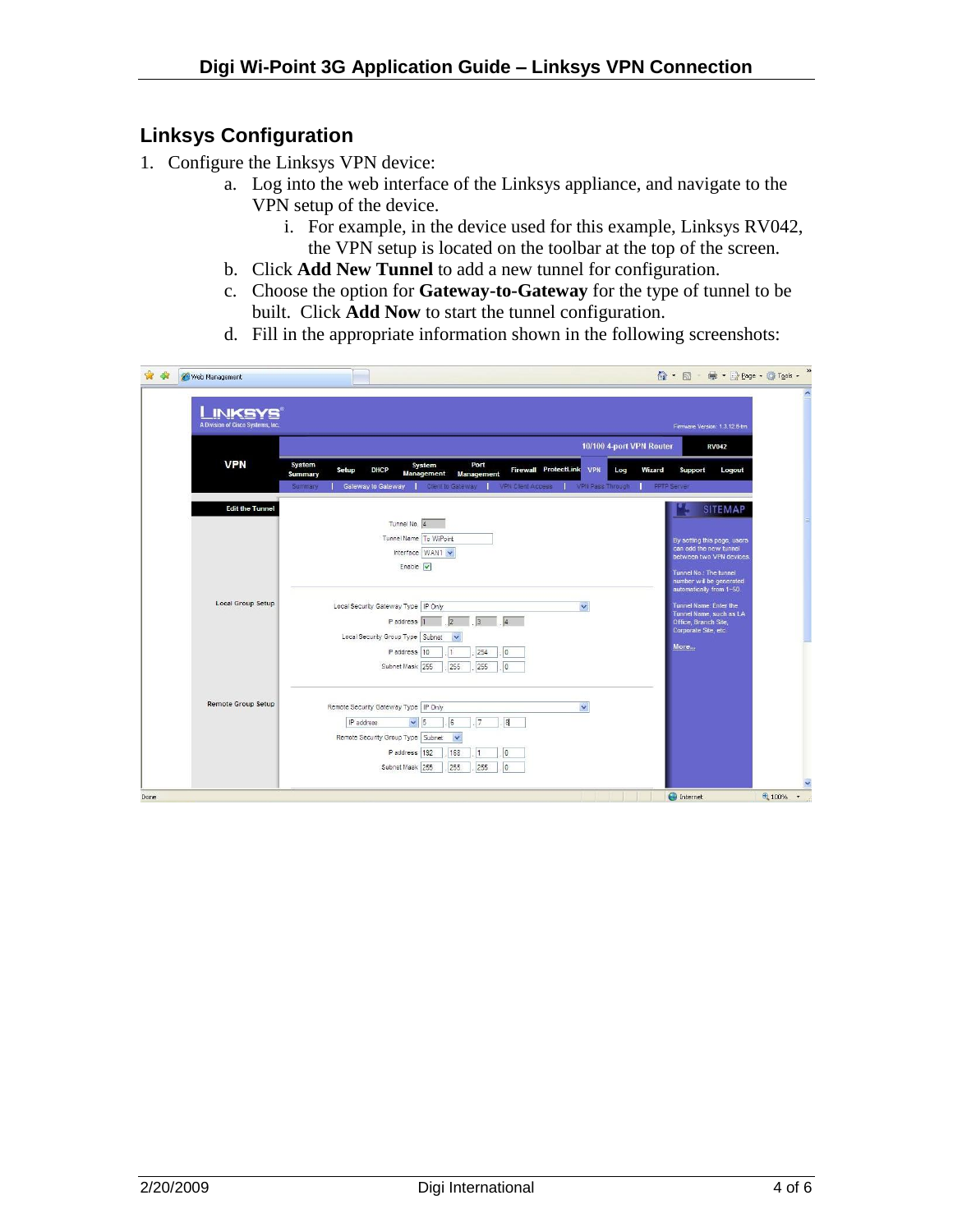| More<br>IP address 10<br>$ 0\rangle$<br>254<br>$\mathbb O$<br>Subnet Mask 255<br>255<br>255<br><b>Remote Group Setup</b><br>Remote Security Gateway Type   IP Only<br>$\checkmark$<br> 7 <br>6<br>8<br>IP address<br>$\checkmark$<br>5<br>Remote Security Group Type   Subnet<br>$\checkmark$<br>IP address 192<br>0<br>168<br>1<br>Subnet Mask 255<br>255<br>255<br>0<br><b>IPSec Setup</b><br>Keying Mode   IKE with Preshared key V<br>Phase1 DH Group Group2 V<br>Phase1 Encryption   AES-128 V<br>Phase1 Authentication   MD5 V<br>Phase1 SA Life Time 1800<br>seconds<br>Perfect Forward Secrecy<br>Phase2 Encryption   AES-128<br>Phase2 Authentication MD5 V<br>Phase2 SA Life Time 900<br>seconds<br>Preshared Key 123456<br>Advanced +<br><b>CISCO SYSTEMS</b><br>أستللتسبينالتينا | P address 1<br> 2 <br>$\sqrt{3}$<br> 4 <br>Local Security Group Type   Subnet<br>v | Tunnel Name, such as LA<br>×<br>Office, Branch Site,<br>Corporate Site, etc. |
|----------------------------------------------------------------------------------------------------------------------------------------------------------------------------------------------------------------------------------------------------------------------------------------------------------------------------------------------------------------------------------------------------------------------------------------------------------------------------------------------------------------------------------------------------------------------------------------------------------------------------------------------------------------------------------------------------------------------------------------------------------------------------------------------|------------------------------------------------------------------------------------|------------------------------------------------------------------------------|
|                                                                                                                                                                                                                                                                                                                                                                                                                                                                                                                                                                                                                                                                                                                                                                                              |                                                                                    |                                                                              |
|                                                                                                                                                                                                                                                                                                                                                                                                                                                                                                                                                                                                                                                                                                                                                                                              |                                                                                    |                                                                              |
|                                                                                                                                                                                                                                                                                                                                                                                                                                                                                                                                                                                                                                                                                                                                                                                              |                                                                                    |                                                                              |
|                                                                                                                                                                                                                                                                                                                                                                                                                                                                                                                                                                                                                                                                                                                                                                                              |                                                                                    |                                                                              |
|                                                                                                                                                                                                                                                                                                                                                                                                                                                                                                                                                                                                                                                                                                                                                                                              |                                                                                    |                                                                              |
|                                                                                                                                                                                                                                                                                                                                                                                                                                                                                                                                                                                                                                                                                                                                                                                              |                                                                                    |                                                                              |
|                                                                                                                                                                                                                                                                                                                                                                                                                                                                                                                                                                                                                                                                                                                                                                                              |                                                                                    |                                                                              |
|                                                                                                                                                                                                                                                                                                                                                                                                                                                                                                                                                                                                                                                                                                                                                                                              |                                                                                    |                                                                              |
|                                                                                                                                                                                                                                                                                                                                                                                                                                                                                                                                                                                                                                                                                                                                                                                              |                                                                                    |                                                                              |
|                                                                                                                                                                                                                                                                                                                                                                                                                                                                                                                                                                                                                                                                                                                                                                                              |                                                                                    |                                                                              |
|                                                                                                                                                                                                                                                                                                                                                                                                                                                                                                                                                                                                                                                                                                                                                                                              | <b>Save Settings</b>                                                               | <b>Cancel Changes</b><br>$\checkmark$                                        |

e. Click **Save Settings** to save the settings.